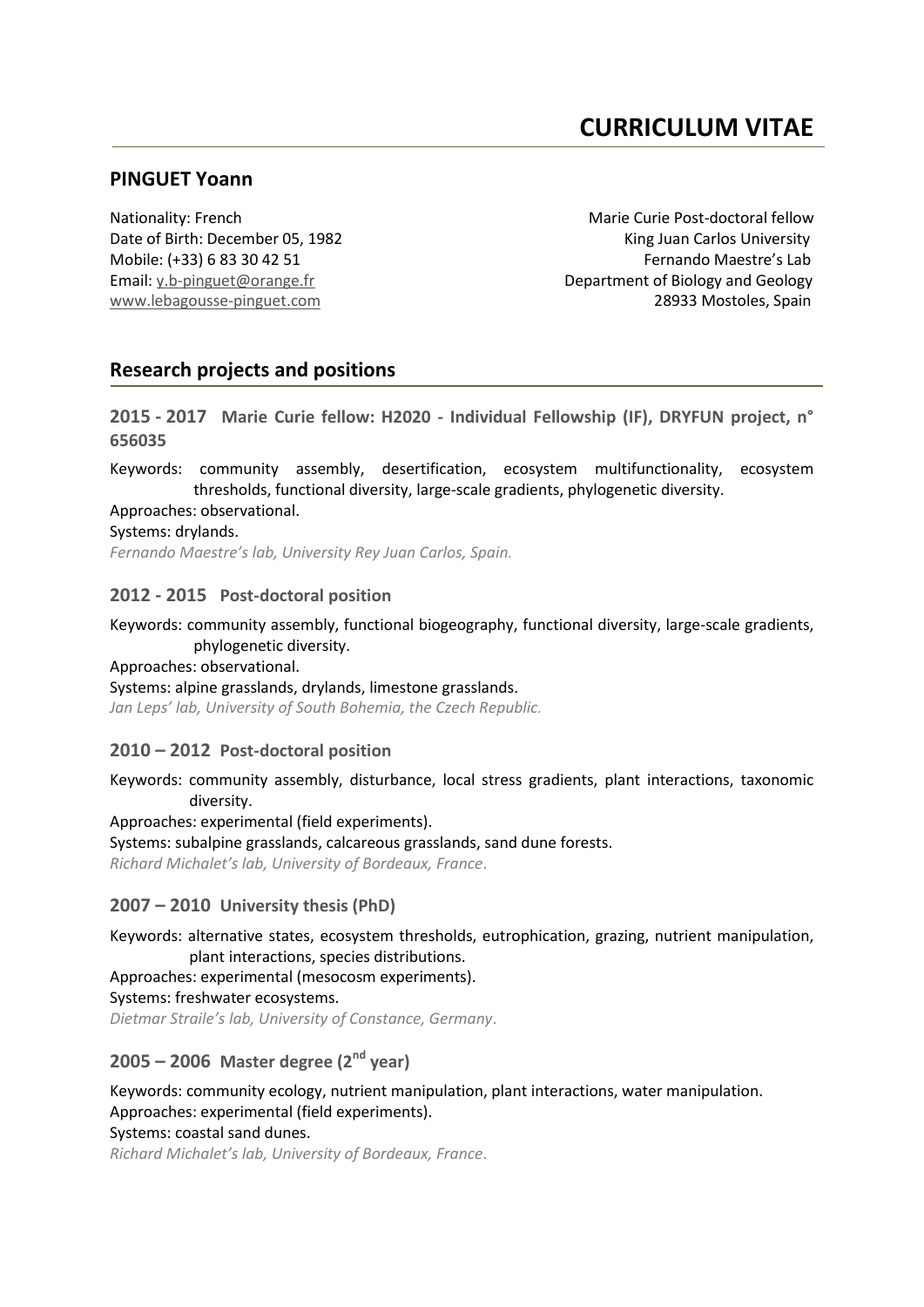#### **2004 – 2005 Master degree (1st year)**

Keywords: functional diversity, land use, mycorrhiza, nutrient manipulation, plant interactions, plantsoil interactions. Approaches: experimental (field and pot experiments). Systems: subalpine grasslands. *Sandra Lavorel's lab, University of Grenoble, France.*

# **University degrees**

**2007 - 2010 PhD position in Plant Ecology (University of Constance, Germany)**

Title: Indirect facilitation as a structuring mechanism of submersed aquatic plants: a buffering role under abiotic and biotic constraints. Date of PhD defense: 22<sup>nd</sup> October 2010

**2004 - 2006 Master in Plant Ecology and Ecophysiology Sciences**

Post-graduate Degree: University of Bordeaux (with honours). Master's Degree: University of Grenoble (with honours).

# **General skills**

**Languages** French (mother tongue), English (fluent), German (fluent), Spanish and Czech (basic level)

**Diversities** functional (intra- and interspecific), phylogenetic, taxonomic

**Approaches** observational and experimental (field, mesocosm and pot)

**Experimental designs** nested designs, full factorial designs

**Statistic softwares** JMP 7.0, R Core Team 2012 (v. 2.1.15)

**Statistics** linear and non linear regression models, mixed effect models, multiple regression models, SMA models, partial regression models, structural equation models (SEM), nested SEM, multivariate analyses, split-plot ANOVAs.

**R packages** ade4, FD, glmulti, lavaan, lme4, picante, sem, vegan.

**Driving licence**

# **Teaching and student training**

# **Teaching (140h)**

**2015 Statistics (2h, Master and PhD degrees, University of South Bohemia, the Czech Republic)**

Keywords: confirmatory multilevel path analyses, lavaan, structural equation models.

**2014 Community ecology (1h, Master degree, University of South Bohemia, the Czech Republic)**

Keywords: environmental gradient, facilitation, functional diversity, phylogenetic diversity.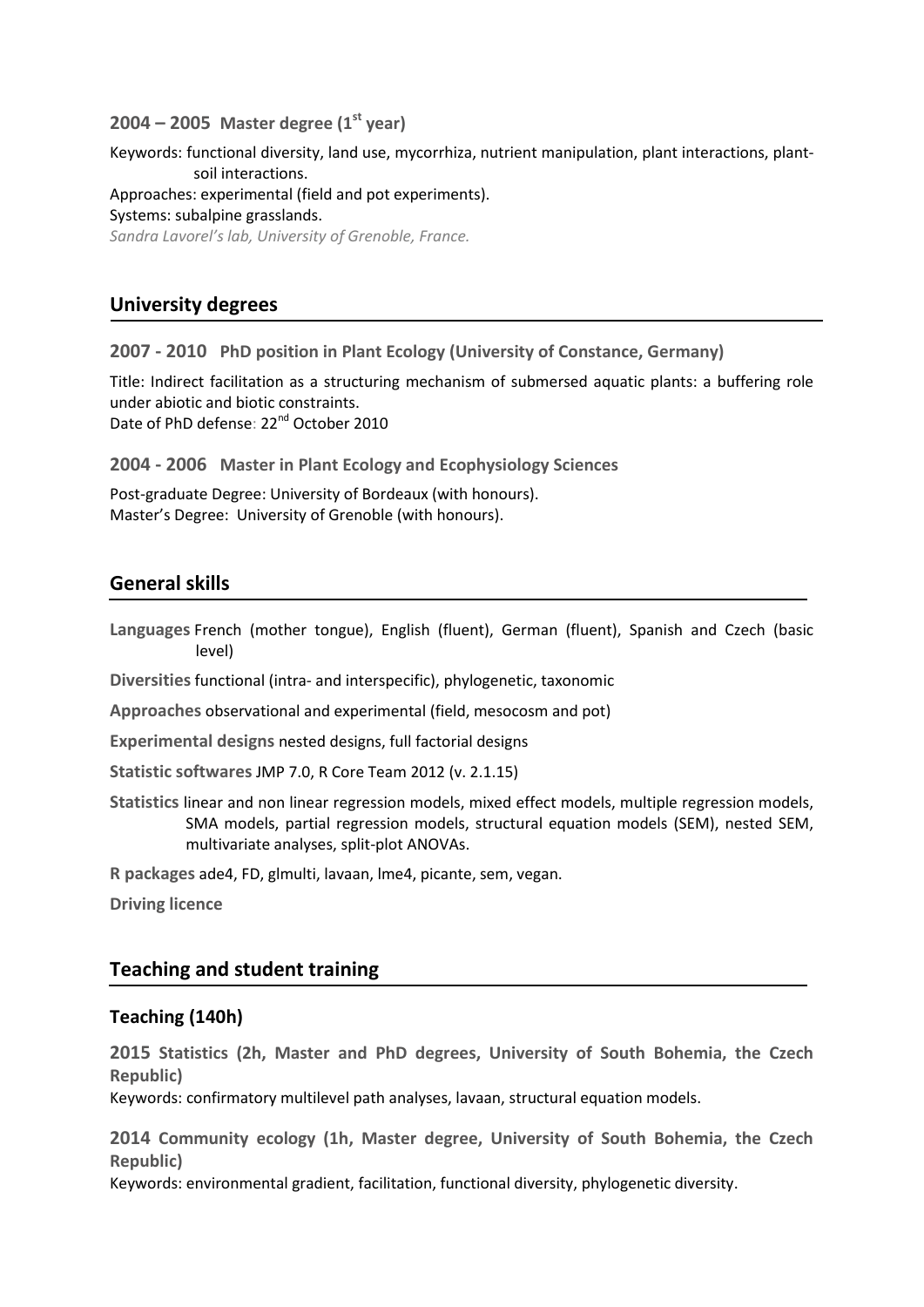- **Training in developing and conducting ecology research projects (42h, Master degree, University of South Bohemia, the Czech Republic)**
- Keywords: data analyses, intraspecific trait variability and functional turn-over, land-use management, development of hypotheses, bibliography searching.

**2013 Training in developing and conducting ecology research projects (42h, Bachelor and Master degrees, University of South Bohemia, The Czech Republic)**

Keywords: data analyses, inter and intraspecific functional diversities, diversity indices, development of hypotheses, bibliography searching.

**Community ecology (7h, Master degree, University of South Bohemia, the Czech Republic)** Keywords: ecosystem responses, inter- and intraspecific functional diversities, multi-trait spaces.

**Field excursions / general ecology (14h, Bachelor and Master degree, University of South Bohemia, the Czech Republic)**

Keywords: community ecology, environmental gradients, plant interactions, species diversities, wet meadows.

**Community ecology (7h, Master degree, University of Olomouc, the Czech Republic)** Keywords: functional niches, inter- and intraspecific functional diversities, multi-trait spaces, phylogenetic diversity, plant interactions.

**2011 General ecology (10h, Master degree, University of Bordeaux, France)**

Keywords: community ecology, ecosystem functioning, functional diversity, grazing disturbance, plant interactions, terrestrial and aquatic systems.

**Field excursions / general ecology (6h, Bachelor degree, University of Bordeaux, France)** Keywords: coastal sand dunes, community ecology, disturbance, environmental stress gradients, plant interactions.

**2008 Lab courses / systematic of zooplankton (3h, Master degree, University of Constance, Germany)**

**2006 Field excursions / general ecology (6h, Master degree, University of Bordeaux, France)**

Keywords: coastal sand dunes, community ecology, disturbance, environmental stress gradients, plant interactions.

# **Student training (8 students)**

#### *PhD Co-supervision*

**2010 - 2012 Jean-Paul Maalouf, 2012 (University of Bordeaux, France)**

Title: Interactive effects of climate change induced drought and land use on Southern European calcareous grasslands.

Supervisors: Pr. R. Michalet, Dr. B. Touzard.

**2010 - 2012 Hassan Muhamed, 2012 (University of Bordeaux, France)** Title: Relative impact of the abiotic environment and plant interactions on the regeneration and distribution of oak-trees in coastal sand dunes. Supervisor: Pr. R. Michalet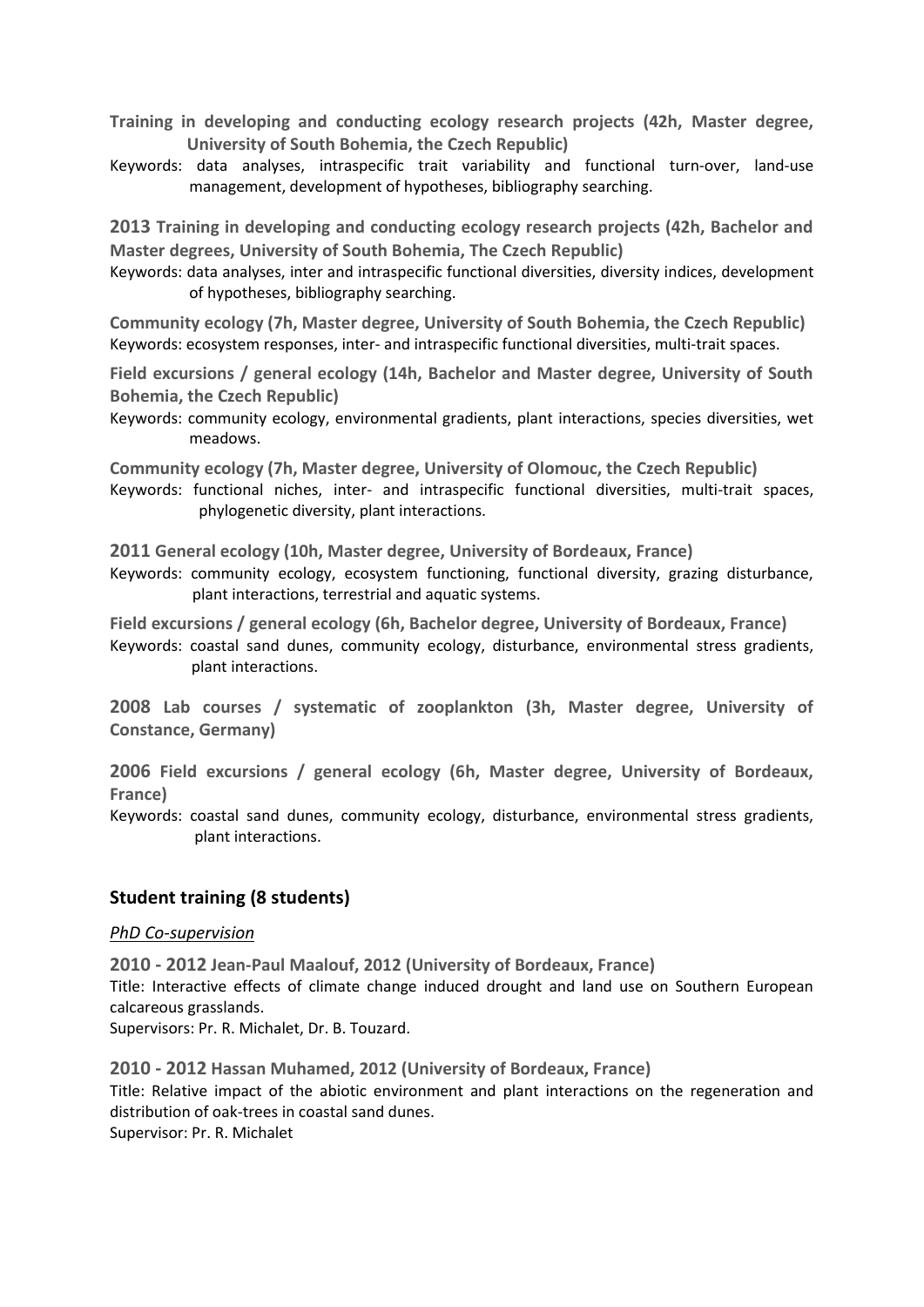#### *Student training*

**2011 Audrey Lefrancois (Master degree, University of Bordeaux, France)** Title: Phenotypic responses of *F. gautieri* to soil moisture stress.

**2011 Quentin Sanz (Bachelor degree, University of Bordeaux, France)** Title: Relationship between plant functional traits and the outcome of plant interactions under soil moisture stress in subalpine grasslands.

**2011 Coralie Rieu (Bachelor degree, University of Bordeaux, France)** Title: Phenotypic impact of a dominant species on the ecosystem functioning of subalpine grasslands.

**2010 Céline Casali (Bachelor degree, University of Bordeaux, France)** Title: Experimental Phenotypic impact of a dominant species on the ecosystem functioning of subalpine grasslands.

**2009 Vanessa Schneider (Master degree, University of Constance, Germany)** Title: Macrophyte response to grazing pressure by *A. ephemerella*.

**2008 Stephanie Eschenbaecher (Master degree, University of Constance, Germany)** Title: Phenotypic response of *A. ephemerella* to intraspecific competition and lake eutrophication.

# **Editorial responsibilities (referee)**

**Research papers:** Ecography (2), Ecology (2), Folia Geobotanica (2), Freshwater Biology (1), Functional Ecology (1), Fundamental and Applied Limnology (1), Journal of Ecology (4), Journal of Vegetation Science (4), New Phytologist (1), Oecologia (1), Oikos (6), Plant and Soil (1), Plant Ecology (1), PlosOne (4), Science (1), Trends in Ecology and Evolution (1)

**Research proposals:** Icelandic Research Fund (IRF, August 2014)

# **Referees**

- **de Bello F.** Associate Professor, University of South Bohemia, 37005 Ceske Budejovice, the Czech Republic [\(fradebello@ctfc.es\)](http://webmail1h.orange.fr/webmail/fr_FR/read.html?FOLDER=SF_INBOX&IDMSG=25257&check=&SORTBY=1).
- **Leps J.** Full Professor, University of South Bohemia, 37005 Ceske Budejovice, the Czech Republic (suspa@prf.jcu.cz).
- **Maestre F.T.** Associate Professor, Area de Biodiversidad y Conservación, Universidad Rey Juan Carlos, E-28933 Móstoles, Spain (phone : 34 91 488 8511; [fernando.maestre@urjc.es\)](mailto:fernando.maestre@urjc.es).
- **Michalet R.** Full Professor, UMR INRA 1202 BIOGECO, Université Bordeaux1, France (phone : 33 (0)5 40 00 88 95[; r.michalet@ecologie.u-bordeaux1.fr\)](mailto:r.michalet@ecologie.u-bordeaux1.fr).
- **Straile D.** Associate Professor, University of Constance, Limnological Institute, Germany (phone: +49-(0)7531-88-2969; [Dietmar.Straile@uni-konstanz.de\)](mailto:Dietmar.Straile@uni-konstanz.de)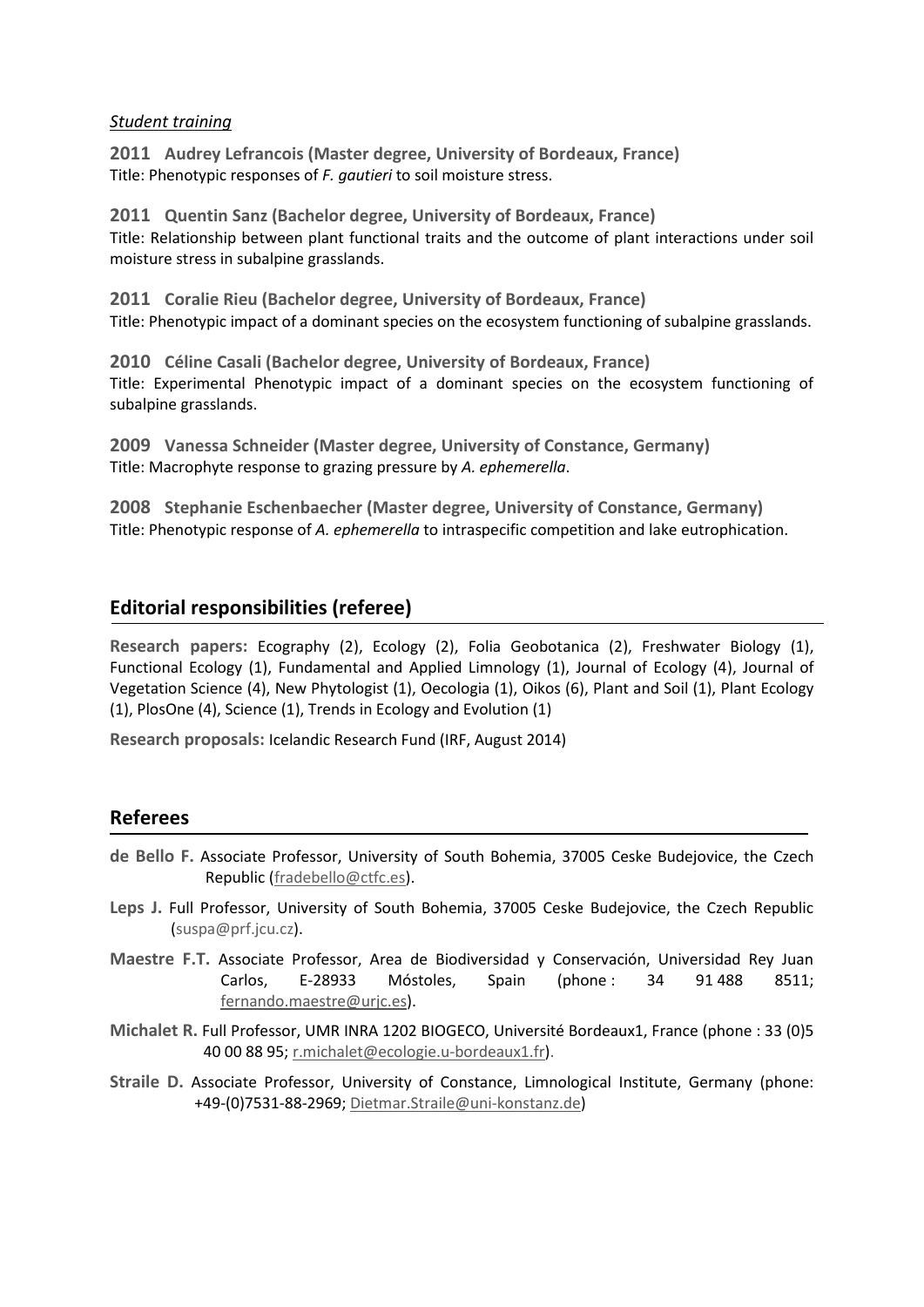# **PUBLICATIONS**

# **\* indicates first co-authorship**

#### **Submitted**

- **Le Bagousse-Pinguet Y. \*,** Liancourt P.**\***, Gross N.**\***, de Bello F., Fonseca CR., Kattge J., Valencia E., Leps J., Maestre F.T. Climate, topography and soil factors interact to drive community trait distributions in global drylands.
- **Le Bagousse-Pinguet Y.\*,** Liancourt P.**\***, de Bello F., Altman J., Brozova V., Chlumska Z., Dvorsky M., Capkova K., Kopecky M., Rehakova K., Riha P., Leps J., Dolezal J. Elevational gradients and cushion plants produce opposite phylogenetic patterns at the edge of life.

#### **2016**

24. Volf M., Redmond C., Albert A.J., **Le Bagousse-Pinguet Y.,** Biella P., Götzenberger L., Hrazsky Z., Janecek S., Klimesova J., Leps J., Sebelikova L., Vlasata T., de Bello F**.** Effects of long- and shortterm management on the functional structure of meadows through species turn-over and intraspecific trait variability. Oecologia, in press.

#### **2015**

- 23. **Le Bagousse-Pinguet Y.,** Börger L., Quéro J-L., Garcia-Gomez M., Soriano S., Maestre F.T., Gross N**.** Traits of neighbouring plants and space limitation determine intraspecific trait variability in semi-arid shrublands. Journal of Ecology, 103: 1647-1657.
- 22. Noumi Z., Chaieb M., **Le Bagousse-Pinguet Y.,** Michalet R. The relative contribution of short-term vs. long-term effects in shrub-understory species interactions under arid conditions. Oecologia, in press.
- 21. Siefert A. et al. A global meta-analysis of the relative extent of intra-specific trait variation in plant communities. Ecology Letters, 18: 1406-1419.
- 20. Kelemen A., Lazzaro L., Besnyoi V., Albert A-J., Konecna M., Dobay G., Memelink I., Adamec V., Götzenberger L., de Bello F., **Le Bagousse-Pinguet Y.**, Leps J. Net outcome of competition and facilitation changes with life stage and productivity in a wet meadow. Preslia, in press.
- 19. Kumordzi B.B., de Bello F., Freschet G.T., **Le Bagousse-Pinguet Y.**, Leps J., Wardle D. Linkage of plant trait space to successional age and species richness in boreal understorey vegetation. Journal of Ecology, 103: 1610-1620.
- 18. Carabajal-Paladino L., Muntaabski I., Lanzavecchia S., **Le Bagousse-Pinguet Y.**, Viscarret M., Juri M., Fueyo-Sanchez L., Papeschi A., Cladera J., Bressa MJ. 2015. Complementary sex determination in the parasitic wasp *Diachasmimorpha longicaudata*. PlosOne, e0119619.
- 17. Valencia E., Maestre F.T., **Le Bagousse-Pinguet Y**., Quero J.L., Tamme R., Börger L., Garcia-Gomez M., Gross N. 2015. Functional diversity enhances the resistance of ecosystem multifunctionality to aridity in Mediterranean drylands. New Phytologist, 206: 660-671.

#### **2014**

16. Al Hayek P., Touzard B., **Le Bagousse-Pinguet Y.**, Michalet R. Phenotypic differentiation within a foundation grass species correlates with species richness in a subalpine community. 2014. Oecologia, 176: 533-544.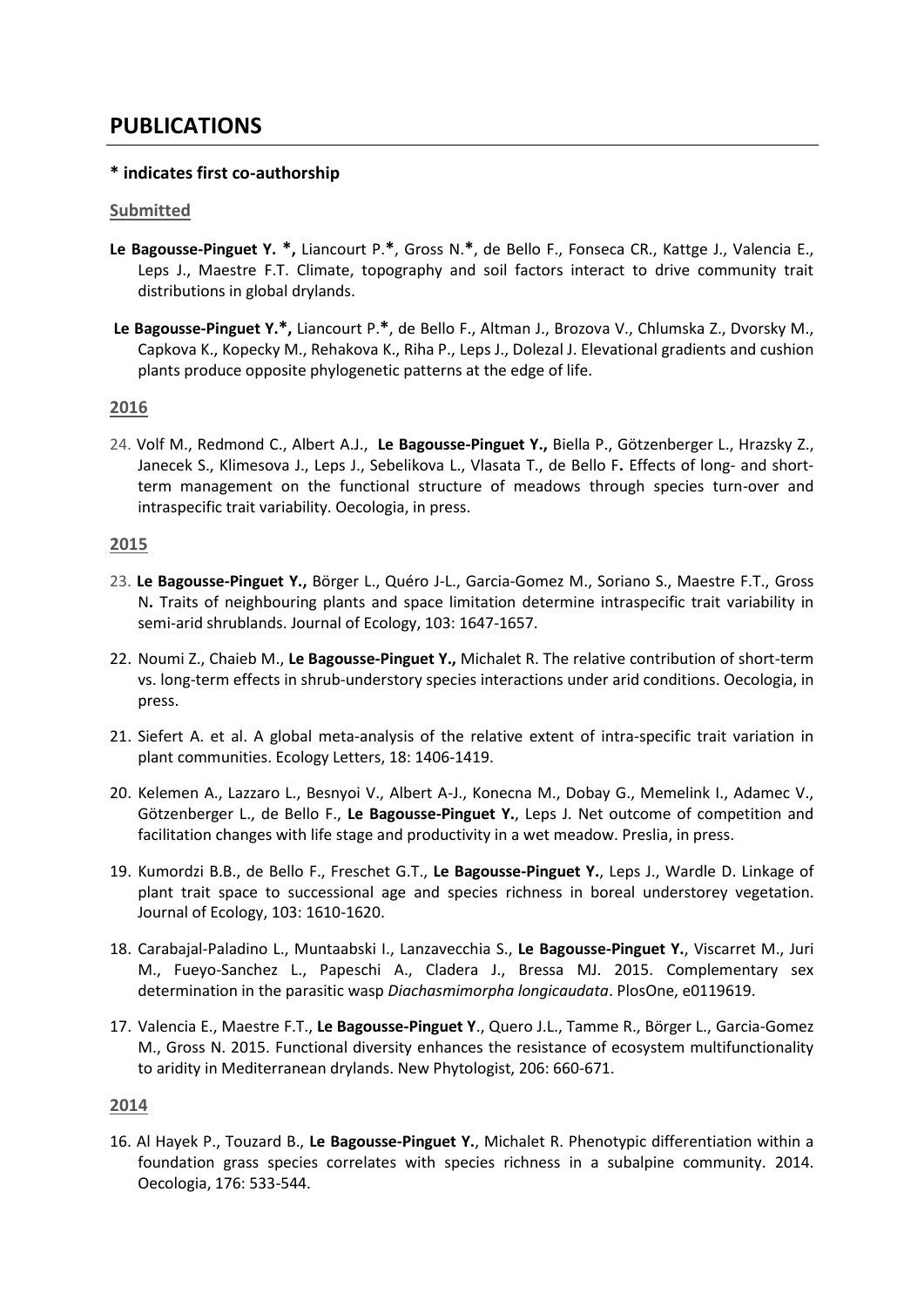- 15. **Le Bagousse-Pinguet Y.**, Maalouf JP., Touzard B., Michalet R. 2014. Importance, but not intensity of plant interactions relates to species diversity under the interplay of stress and disturbance. Oïkos 123: 777-785. Selected as Editor Choice.
- 14. **Le Bagousse-Pinguet Y.**, de Bello F., Vandewalle M., Leps J., Sykes M. 2014. Species richness of limestone grasslands increases with trait overlap: evidence from within- and between-species functional diversity partitioning. Journal of Ecology 102: 466-474.
- 13. Schöb C. et al. 2014. A global analysis of bi-directional interactions in alpine communities shows facilitators experiencing strong reciprocal fitness costs. New Phytologist 202: 95-105.
- 12. Michalet R., **Le Bagousse-Pinguet Y.**, Maalouf JP., Lortie C. 2014. The two alternatives to the Stress- Gradient-Hypothesis at the edge of life: the collapse of facilitation and the switch from facilitation to competition. Journal of Vegetation Science 25: 609-613.
- 11. **Le Bagousse-Pinguet Y.**, Xiao, S., Brooker R.W., Gross N., Liancourt P., Straile D., Michalet R. 2014. Facilitation displaces hot-spots of diversity and allows communities to persist in heavily stressed and disturbed environments. Journal of Vegetation Science 25: 66-76.

#### **2013**

- 10. Muhamed H., Touzard B., **Le Bagousse-Pinguet Y.**, Michalet R. 2013. The role of biotic interactions for the early establishment of oak seedlings in coastal dune forest communities. Forest Ecology and Management 297: 67-74.
- 9. Gross N., Soriano-Morales S., Börger L., **Le Bagousse-Pinguet Y**., Quero J.L., Garcia-Gomez M., Valencia-Gomez E., Maestre F.T. 2013. Uncovering multi-scale effects of aridity and biotic interactions on the functional structure of Mediterranean shrublands. Journal of Ecology 101: 637-649.
- 8. **Le Bagousse-Pinguet Y.**, Forey E., Touzard B., Michalet R. 2013. Disentangling the effects of water and nutrients for studying the outcome of plant interactions in sand dune systems. Journal of Vegetation Science 24: 375-383.

# **2012**

- 7. Maalouf J.P., **Le Bagousse-Pinguet Y.**, Marchand L., Touzard B., Michalet R. 2012. The interplay of stress and mowing disturbance for the intensity and importance of plant interactions in dry calcareous grasslands. Annals of Botany 110: 821-828.
- 6. Maalouf J.P., **Le Bagousse-Pinguet Y.**, Marchand L., Bachelier E., Touzard B., Michalet R. 2012. Integrating climate change into calcareous grassland management. Journal of Applied Ecology 49: 795-802.
- 5. Fridley J., Grime J.P., Huston M.A., Pierce S., Smart S.M., Thompson K., Börger L., Brooker R.W., Bruno E.L., Gross N., Liancourt P., Michalet M., **Le Bagousse-Pinguet Y.** 2012. Comment on "Productivity is a poor predictor of plant species richness". Science 335: 1441.
- 4. **Le Bagousse-Pinguet Y.**, Liancourt P., Gross N., Straile D. 2012. Indirect facilitation promotes macrophyte survival and growth in freshwater ecosystems threatened by eutrophication. Journal of Ecology 100: 530-538.
- 3. **Le Bagousse-Pinguet Y.**, Gross E., Straile D. 2012. Release from competition and protection determine the outcome of plant interactions along a grazing gradient. Oïkos 121: 95-101.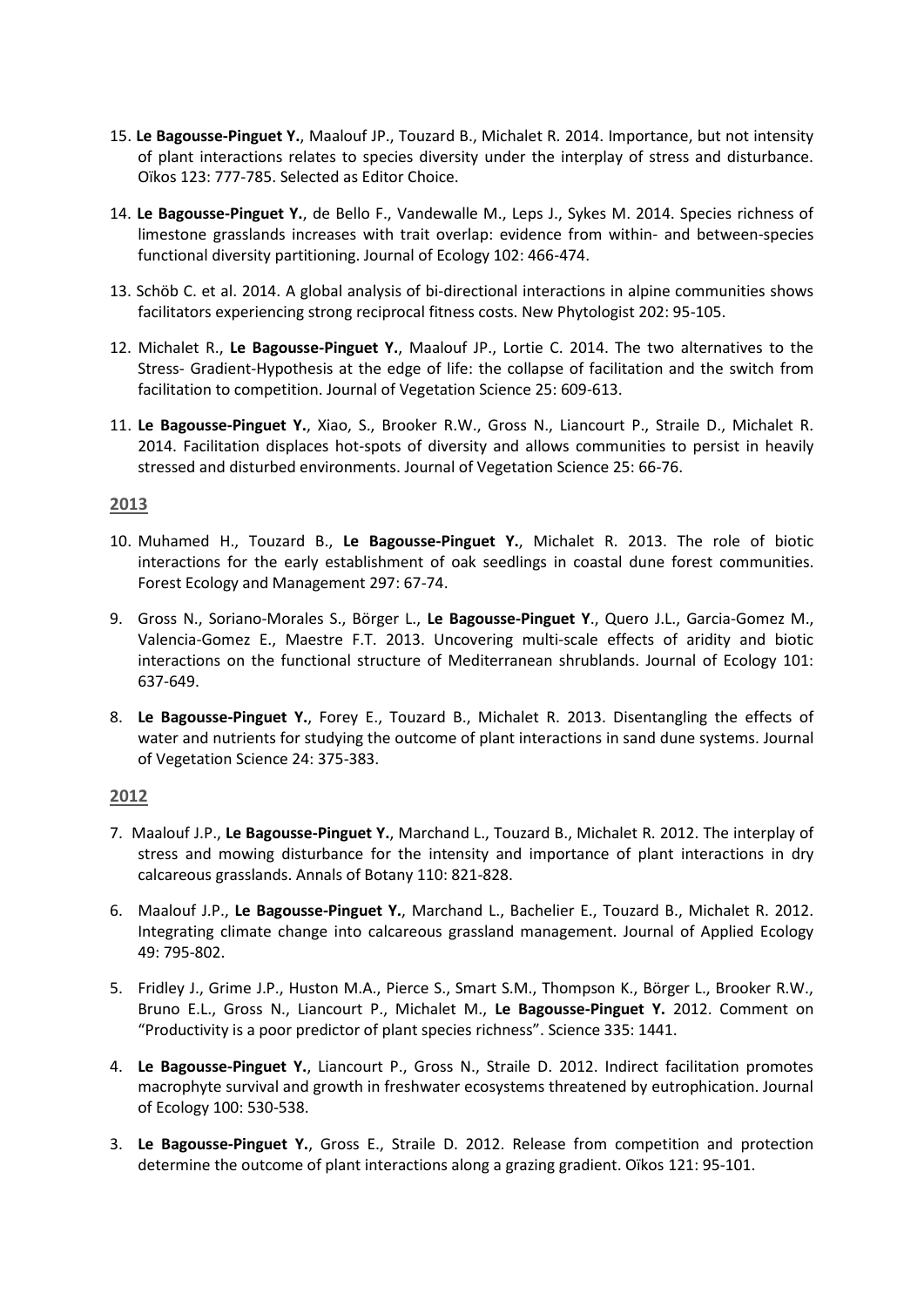#### **2010**

2. Gross N., **Le Bagousse-Pinguet Y.,** Liancourt P., Urcelay C., Roumet C., Lavorel S. 2010. Traitmediated effect of arbuscular mycorrhiza on the competitive effect and response of a monopolistic species. Functional Ecology 24: 1122-1132.

#### **2008**

1. Gross N., Lavorel S., Robson T.M., Albert C., **Le Bagousse-Pinguet Y.,** Guillemin R. 2008. Plant response traits mediate the effect of subalpine grassland on soil moisture. New Phytologist 180: 652-662.

# **Book chapters**

1. D'Amico F., Bardonnet A., Delzon S., Michalet R., Vles V., Berroneau M., Largier G., **Le Bagousse-Pinguet Y.,** Maalouf J.P., Sota A., Touzard B., Urcun J.P. (2013) Chapitre 7 : La montagne, In: Le Treut H. (coord.) : Les impacts du changement climatique en Aquitaine. Un état des lieux scientifique. Presses Universitaires de Bordeaux, LGPA-Editions, Pessac.

# **Communications and posters**

- **Le Bagousse-Pinguet Y.** et al. Climate, topography and soil factors interact to drive community trait distributions in global drylands. IAVS Meeting, Brno, the Czech Republic, 2015. Oral presentation.
- **Le Bagousse-Pinguet Y.** et al. Climate and topo-edaphic conditions drive community trait distributions in global drylands. BES-SFE Meeting, Lille, France, 2014. Oral presentation.
- **Le Bagousse-Pinguet Y.** et al. The dark side of phylogenetic conservatism at the edge of life. Czech Academy of Sciences, Trebon, the Czech Republic, 2014. Oral presentation.
- **Le Bagousse-Pinguet Y.** et al. Rainfall and neighbouring plant traits interact to determine intraspecific trait variability in semi-arid shrublands. Czech Academy of Sciences, Trebon, the Czech Republic, 2013. Oral presentation.
- **Le Bagousse-Pinguet Y.** et al. Phylodiversity at the edge of life: the matter of species pool, elevation and plant interactions. GFÖ Meeting, Potsdam, Germany, 2013. Oral presentation.
- Michalet R., **Le Bagousse-Pinguet Y.**, Maalouf J.P. The contribution of local-scale facilitative interactions for community diversity and composition. INTECOL Symposium, London, UK, 2013. Oral presentation.
- **Le Bagousse-Pinguet Y.** et al. Species richness increases with trait overlap in limestone grasslands. IAVS Meeting, Tartu, Estonia, 2013. Oral presentation.
- **Le Bagousse-Pinguet Y.** et al. Interacting effects of a water stress gradient and mowing on the functional structure of subalpine grasslands. SYSTERA Meeting, Toulouse, France, 2011. Oral presentation.